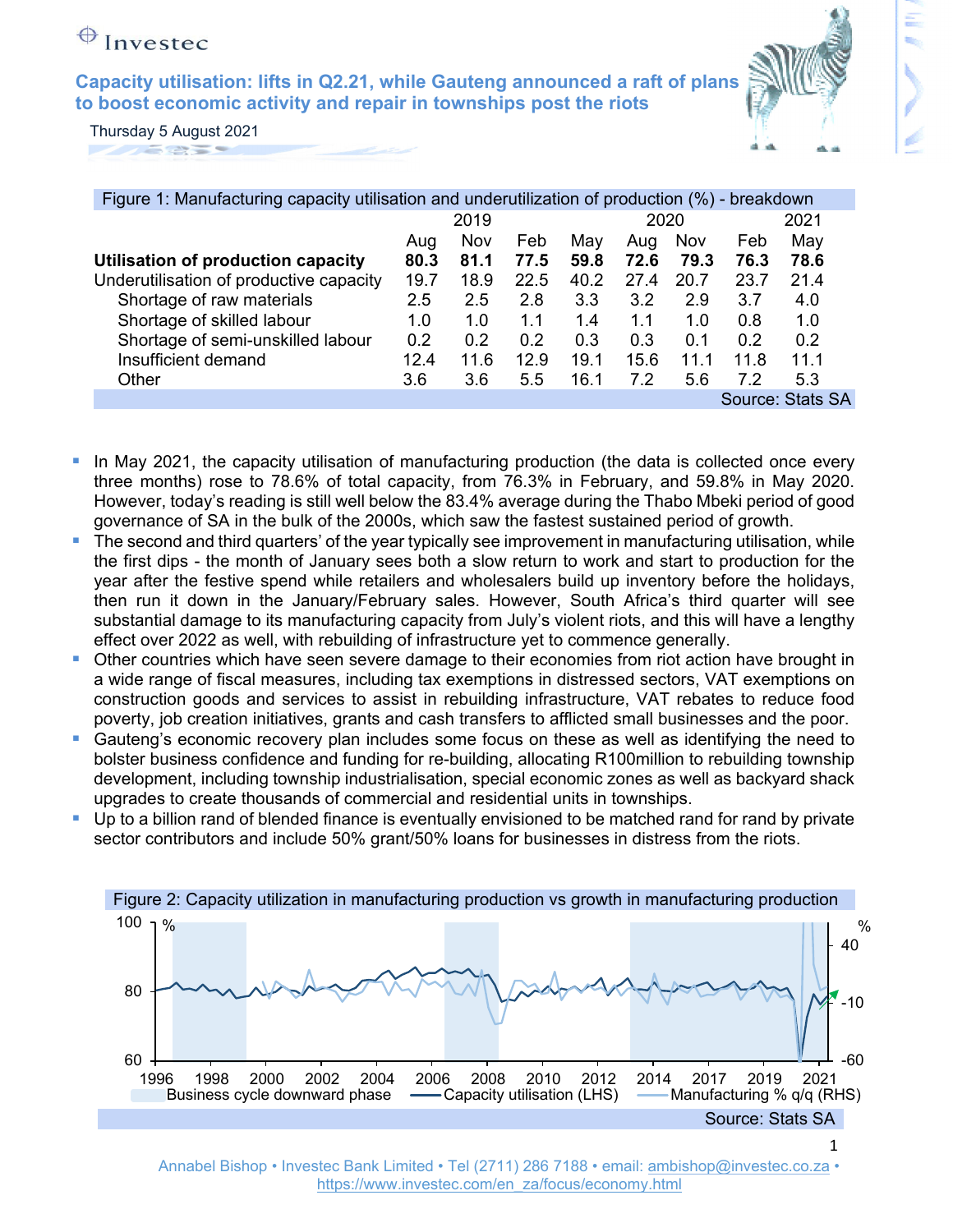**to boost economic activity and repair in townships post the riots Capacity utilisation: lifts in Q2.21, while Gauteng announced a raft of plans** 

Thursday 5 August 2021 **PARTIES** 



- The planned measures further extend to a retail support fund for very small enterprises, typically black owned, who don't have access to bank finance and are in the targeted distressed economic regions. Additionally, the retail support fund is exploring potential support for small retailers which were not damaged but lost trading days, while also looking to assist with rental concessions, potentially through a broader rebate package from the Gauteng Provincial Government and the private sector partnering in funding the initiative.
- The fund may also be extended to upgrade informal trading facilities near malls to integrate them into the retail complex. Additionally, a property sector partnership is envisioned as a platform for property developers to finance transformation of the townships that surround developments. Furthermore, the South African Property Owners Association (SAPOA) in the partnership will support Gauteng's rebuilding of the township economies, as well as the transformation acceleration programme. Additionally, SAPOA has proposed a joint intelligence and security coordination structure, as well as fast tracking of SASRIA and TERS payments.

| Figure 4: Utilisation of production capacity in the manufacturing industry by division |        |              |                  |  |  |
|----------------------------------------------------------------------------------------|--------|--------------|------------------|--|--|
| Manufacturing divisions                                                                | Weight | Contribution | $%$ ch y/y       |  |  |
| Food and beverages                                                                     | 27.14  | 81.7         | 13.2             |  |  |
| Textiles, clothing, leather and footwear                                               | 3.08   | 68.0         | 24.6             |  |  |
| Wood and wood products, paper, publishing and printing                                 | 11.46  | 82.5         | 24.8             |  |  |
| Petroleum, chemical products, rubber and plastic products                              | 22.52  | 77.8         | 11.4             |  |  |
| Glass and non-metallic mineral products                                                | 3.07   | 77.8         | 34.2             |  |  |
| Basic iron and steel, non-ferrous metal products, metal                                | 18.59  | 74.3         | 19.0             |  |  |
| products and machinery                                                                 |        |              |                  |  |  |
| <b>Electrical machinery</b>                                                            | 1.64   | 79.6         | 24.6             |  |  |
| Radio, television and communication apparatus and                                      | 1.52   | 81.1         | 9.9              |  |  |
| professional equipment                                                                 |        |              |                  |  |  |
| Motor vehicles, parts and accessories and other transport                              | 7.96   | 80.4         | 34.1             |  |  |
| equipment                                                                              |        |              |                  |  |  |
| Furniture and other manufacturing                                                      | 3.03   | 76.8         | 42.7             |  |  |
| <b>Total manufacturing</b>                                                             | 100    | 78.6         | 18.8             |  |  |
|                                                                                        |        |              | Source: Stats SA |  |  |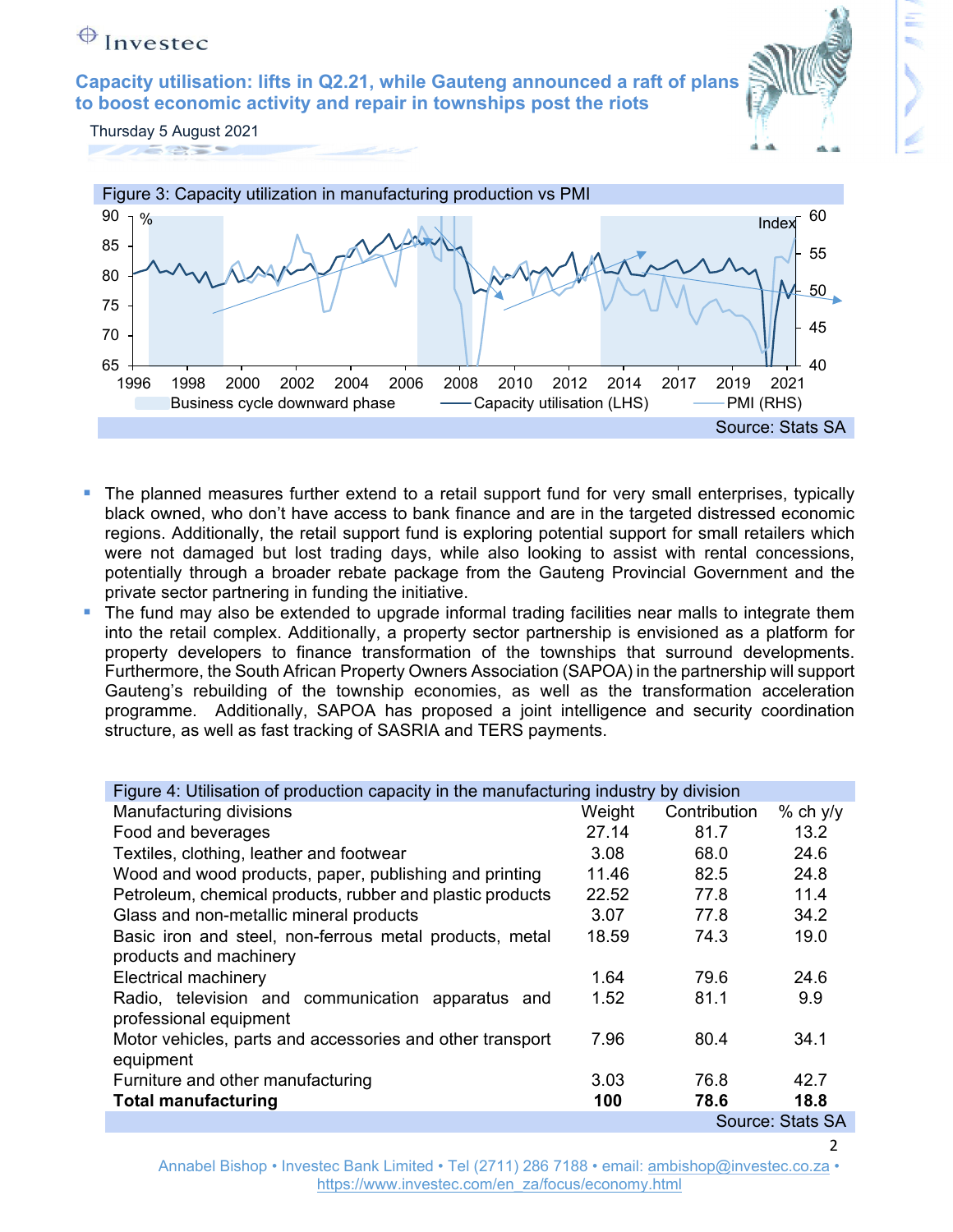**Capacity utilisation: lifts in Q2.21, while Gauteng announced a raft of plans to boost economic activity and repair in townships post the riots** 



Thursday 5 August 2021 **MAGRET** 

| Figure 5: Weights according to manufacturing major groups                      |                       |
|--------------------------------------------------------------------------------|-----------------------|
|                                                                                | 2018-2021 (based on   |
|                                                                                | value added for 2016- |
|                                                                                | 2018)                 |
| <b>Food and beverages</b>                                                      | 27.14                 |
| Meat, fish, fruit, etc.                                                        | 6.75                  |
| Dairy products                                                                 | 2.27                  |
| Grain mill products                                                            | 3.55                  |
| Other food products                                                            | 8.45                  |
| <b>Beverages</b>                                                               | 6.12                  |
| Textiles, clothing, leather and footwear                                       | 3.08                  |
| <b>Textiles</b>                                                                | 0.77                  |
| Other textile products                                                         | 0.39                  |
| Knitted, crocheted articles                                                    | 0.09                  |
| Wearing apparel                                                                | 1.02                  |
| Leather and leather products                                                   | 0.46                  |
| Footwear                                                                       | 0.35                  |
| Wood and wood products, paper, publishing and printing                         | 11.46                 |
| Sawmilling and planing of wood                                                 | 1.74                  |
| Products of wood                                                               | 2.61                  |
| Paper and paper products                                                       | 4.13                  |
| Publishing                                                                     | 1.43                  |
| Printing recorded media                                                        | 1.55                  |
| Petroleum, chemical products, rubber and plastic products                      | 22.52                 |
| Coke, petroleum products and nuclear fuel                                      | 8.34                  |
| <b>Basic chemicals</b>                                                         | 4.15                  |
| Other chemical products                                                        | 6.15                  |
| Rubber products                                                                | 1.19                  |
| Plastic products                                                               | 2.69                  |
| Glass and non-metallic mineral products                                        | 3.06                  |
| Glass and glass products                                                       | 0.65                  |
| Non-metallic mineral products                                                  | 2.41                  |
| Basic iron and steel, non-ferrous metal products, metal products and machinery | 18.59                 |
| Basic iron and steel products                                                  | 3.49                  |
| Non-ferrous metal products (including precious metals)                         | 2.68                  |
| Structural metal products                                                      | 2.02                  |
| Other fabricated metal products                                                | 3.73                  |
| General purpose machinery                                                      | 2.57                  |
| Special purpose machinery                                                      | 3.35                  |
| Household appliances                                                           | 0.75                  |
| <b>Electrical machinery</b>                                                    | 1.64                  |
| Radio, television and communication apparatus and professional equipment       | 1.52                  |
| Radio, television and communication apparatus                                  | 0.91                  |
| Professional equipment                                                         | 0.61                  |
| Motor vehicles, parts and accessories and other transport equipment            | 7.96                  |
| Motor vehicles                                                                 | 3.03                  |
| Bodies for motor vehicles, trailers and semi-trailers                          | 0.49                  |
| Parts and accessories                                                          | 3.21                  |
| Other transport equipment                                                      | 1.23                  |
| Furniture and other manufacturing                                              | 3.03                  |
| Furniture                                                                      | 1.06                  |
| Other manufacturing groups                                                     | 1.97                  |
| <b>Total</b>                                                                   | 100                   |
|                                                                                | Source: Stats SA      |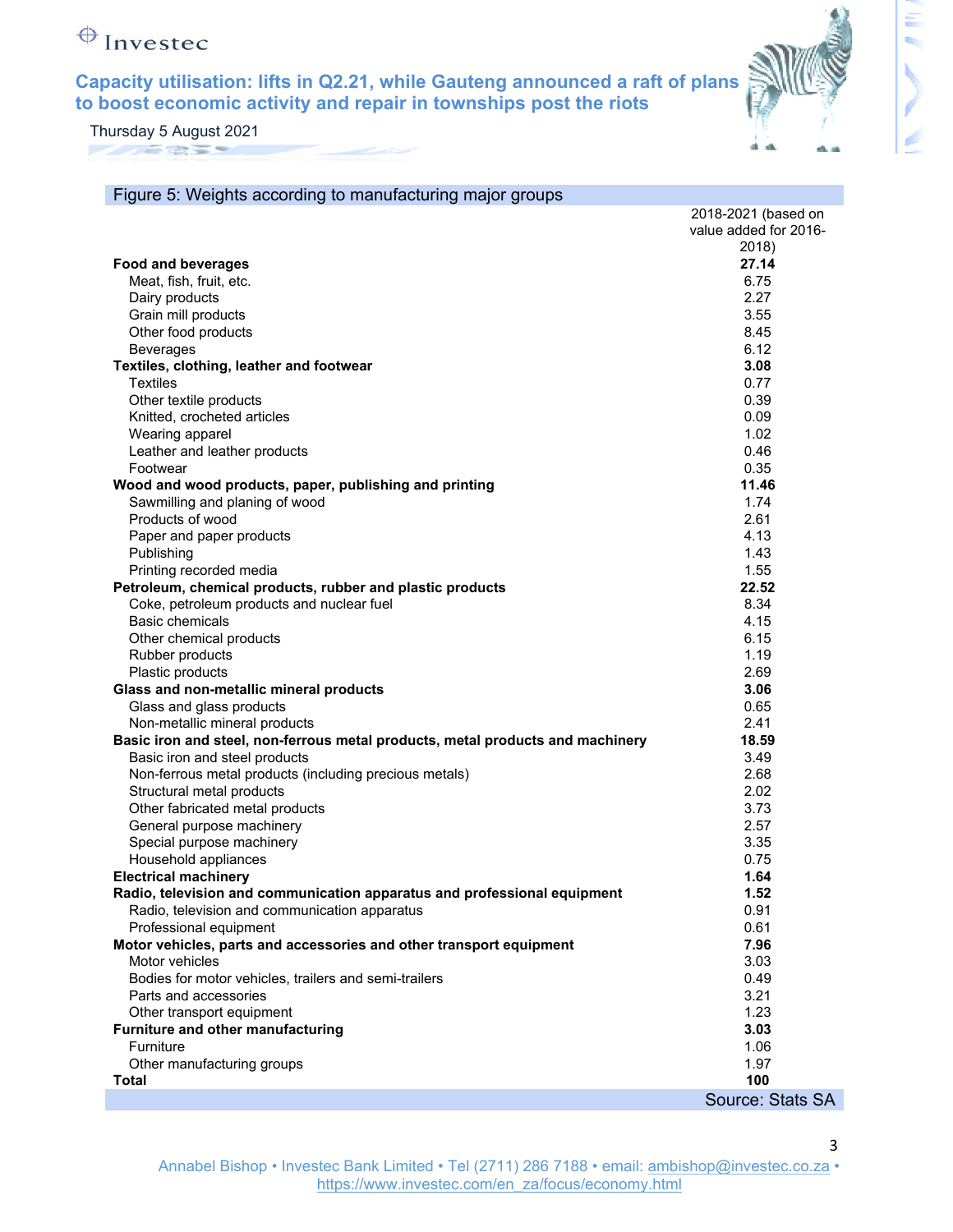**Capacity utilisation: lifts in Q2.21, while Gauteng announced a raft of plans to boost economic activity and repair in townships post the riots** 



Thursday 5 August 2021

**ANGELES** 

Disclaimer

For the purposes of this disclaimer, Investec shall include Investec Bank Limited, its ultimate holding company, a subsidiary (or a subsidiary of a subsidiary) of that entity, a holding company of that entity or any other subsidiary of that holding company, and any affiliated entity of any such entities. "Investec Affiliates" shall mean any directors, officers, representatives, employees, advisers or agents of any part of Investec.

The information and materials presented in this report are provided to you solely for general information and should not be considered as an offer or solicitation of an offer to sell, buy or subscribe to any securities or any derivative instrument or any other rights pertaining thereto.

The information in this report has been compiled from sources believed to be reliable, but neither Investec nor any Investec Affiliates accept liability for any loss arising from the use hereof or makes any representations as to its accuracy and completeness. Any opinions, forecasts or estimates herein constitute a judgement as at the date of this report. There can be no assurance that future results or events will be consistent with any such opinions, forecasts or estimates. Past performance should not be taken as an indication or guarantee of future performance, and no representation or warranty, express or implied is made regarding future performance. The information in this report and the report itself is subject to change without notice. This report as well as any other related documents or information may be incomplete, condensed and/or may not contain all material information concerning the subject of the report; its accuracy cannot be guaranteed. There is no obligation of any kind on Investec or any Investec Affiliates to update this report or any of the information, opinions, forecasts or estimates contained herein.

Investec (or its directors, officers or employees) may, to the extent permitted by law, own or have a position or interest in the financial instruments or services referred to herein, and may add to or dispose of any such position or may make a market or act as a principal in any transaction in such financial instruments. Investec (or its directors, officers or employees) may, to the extent permitted by law, act upon or use the information or opinions presented herein, or research or analysis on which they are based prior to the material being published. Investec may have issued other reports that are inconsistent with, and reach different conclusions from, the information presented in this report. Those reports reflect the different assumptions, views and analytical methods of the analysts who prepared them. The value of any securities or financial instruments mentioned in this report can fall as well as rise. Foreign currency denominated securities and financial instruments are subject to fluctuations in exchange rates that may have a positive or adverse effect on the value, price or income of such securities or financial instruments. Certain transactions, including those involving futures, options and other derivative instruments, can give rise to substantial risk and are not suitable for all investors.

This report does not contain advice, except as defined by the Corporations Act 2001 (Australia). Specifically, it does not take into account the objectives, financial situation or needs of any particular person. Investors should not do anything or forebear to do anything on the basis of this report. Before entering into any arrangement or transaction, investors must consider whether it is appropriate to do so based on their personal objectives, financial situation and needs and seek financial advice where needed.

No representation or warranty, express or implied, is or will be made in relation to, and no responsibility or liability is or will be accepted by Investec or any Investec Affiliates as to, or in relation to, the accuracy, reliability, or completeness of the contents of this report and each entity within Investec (for itself and on behalf of all Investec Affiliates) hereby expressly disclaims any and all responsibility or liability for the accuracy, reliability and completeness of such information or this research report generally.

The securities or financial instruments described herein may not have been registered under the US Securities Act of 1933, and may not be offered or sold in the United States of America or to US persons unless they have been registered under such Act, or except in compliance with an exemption from the registration requirements of such Act. US entities that are interested in trading securities listed in this report should contact a US registered broker dealer.

For readers of this report in South Africa: this report is produced by Investec Bank Limited, an authorised financial services provider and a member of the JSE Limited.

For readers of this report in United Kingdom and Europe: this report is produced by Investec Bank Plc ("IBP") and was prepared by the analyst named in this report. IBP is authorised by the Prudential Regulation Authority and regulated by the Financial Conduct Authority and the Prudential Regulation Authority and is a member of the London Stock Exchange. This report is not intended for retail clients and may only be issued to professional clients and eligible counterparties, and investment professionals as described in S19 of the Financial Services and Markets Act 2000 (Financial Promotions) Order 2005.

Annabel Bishop • Investec Bank Limited • Tel (2711) 286 7188 • email: ambishop@investec.co.za • https://www.investec.com/en\_za/focus/economy.html

4